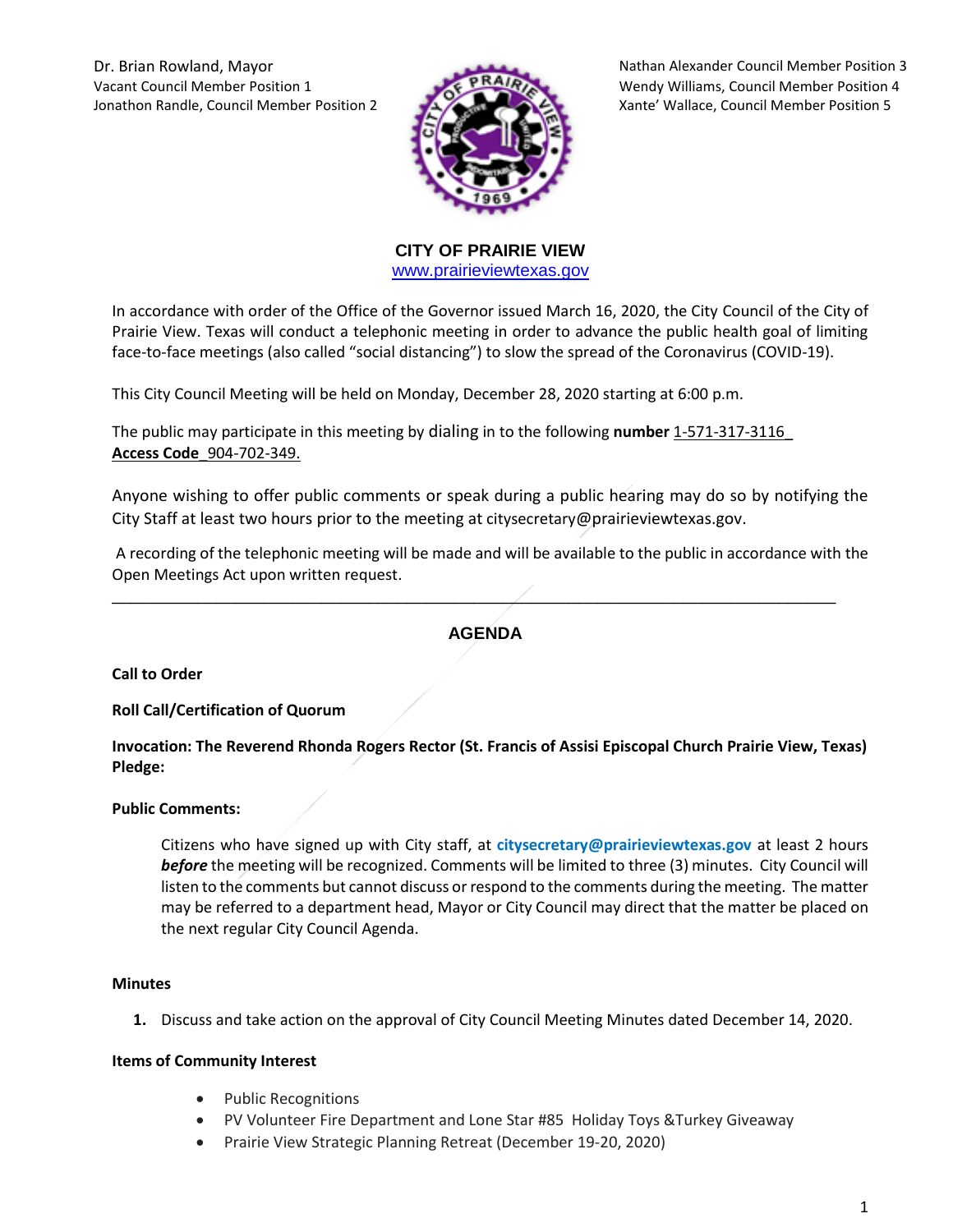Food Giveaway Grace HUB, Inc. and City of Prairie View

### **Presentations and Reports**

- **2.** Resolution for Homegoing Celebration for Charlotte Han Sharp
- **3.** Resolution for Homegoing Celebration for Dr. Frank Hawkins

## **City Council Reports**

Pursuant to Texas Government Code § 551.0415, City Council Members, without having provided notice, may make reports about items of community interest if no action is taken and possible action is not discussed regarding the information provided in the report. "Items of community interest" includes: (1) expressions of thanks, congratulations, or condolence; (2) information regarding holiday schedules; (3) an honorary or salutary recognition of a public official, public employee, or other citizen, except that a discussion regarding a change in the status of a person's public office or public employment is not an honorary or salutary recognition for purposes of this subdivision; (4) a reminder about an upcoming event organized or sponsored by the governing body; (5) information regarding a social, ceremonial, or community event organized or sponsored by an entity other than the governing body that was attended or is scheduled to be attended by a member of the governing body or an official or employee of the political subdivision; and (6) announcements involving an imminent threat to the public health and safety of people in the political subdivision that has arisen after the posting of the agenda.

### **Mayor's Report**

## **Have a Happy Kwanzaa and New Year 2021 Community members to serve on board & commissions appointment for 2021 Taskforce for University of Texas IC2 Regional XLR8-community voice/ community roadmap**

### **Department Reports**

- **4.** Monthly Engineering report from (Trilogy)
- **5.** Monthly Public Works report from (USW)
- **6.** Monthly Financial report (JJ Johnson)
- **7.** Police Department (Two year plan of action strategy)

**Public Hearings**

**Ordinances**

### **Resolutions**

### **Other Action**

- **8.** Discuss, consider and take action to approve Designation of Representative Mayor Dr. Brian Rowland and Alternate Councilman Xante Wallace to Houston- Galveston Area Council 2021 General Assembly
- **9.** Discuss, consider and take action on Waller ISD/City of Prairie View 2020 Agreement for Tax Assessment and Collection Services
- **10.** Discuss, consider and take action to approve Ordinance No 2020-12-28 to reduce Tap fee to 2.5 times from 3.0 times or 250% from 300% Section 13.405 Sewer Tap fees and Water Tap fees short commercial meters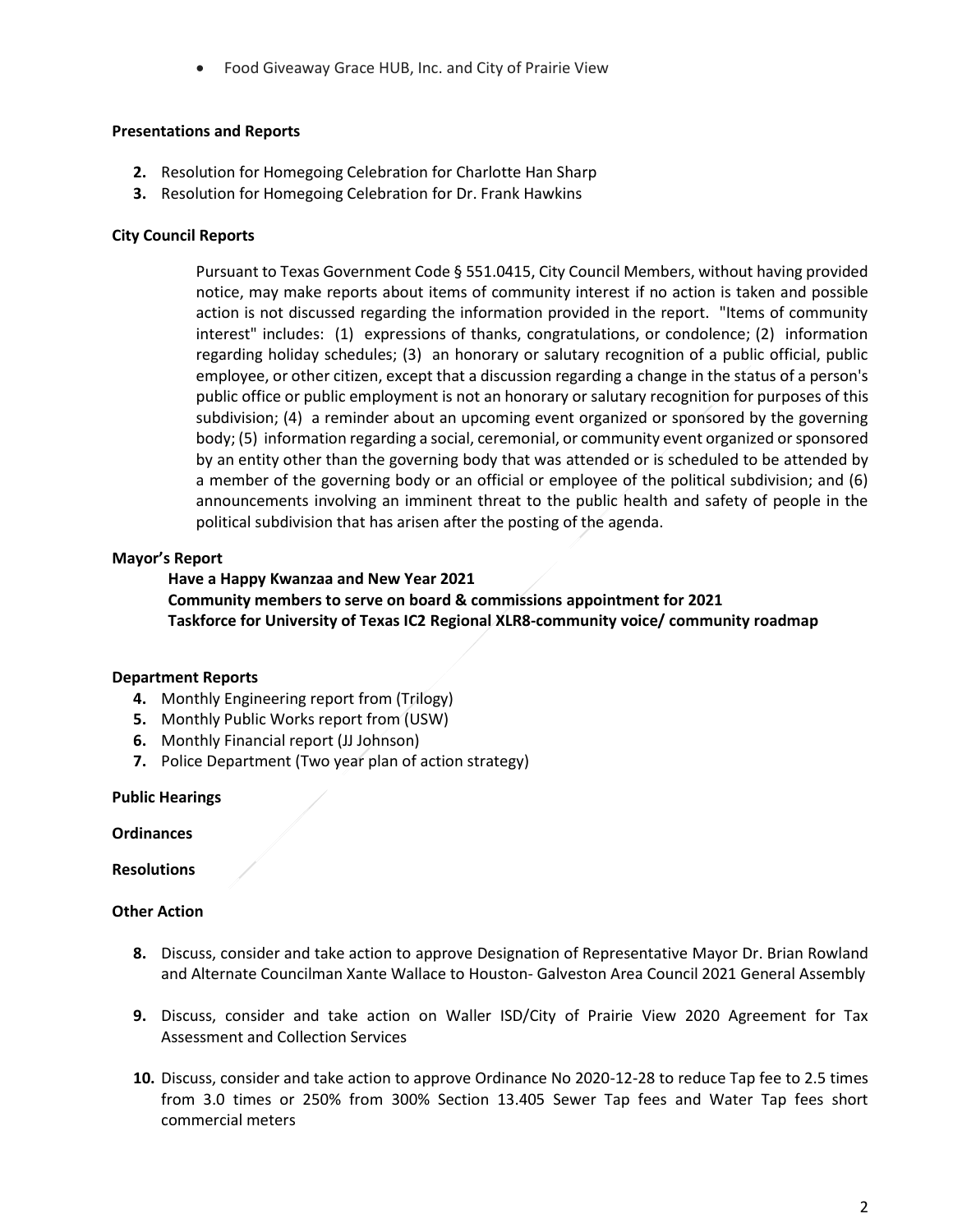- **11.** Discuss, consider and take action on 2021 City of Prairie View Community Impact Survey
- **12.** Discuss, consider and take action on Feasibility study for The Development of The Freedom Center at Echols Drive by George E Johnson Development, Inc.
- **13.** Discuss and take action on Annual Community Survey (CC Wallace)
- **14.** Discuss and take action on Presidents Roundtable (Quarterly city meeting involving community leaders from all aspects (CC Wallace)
- **15.** Discuss hiring consultant for grants department in the City of Prairie View for 2021 Community Development Fund and 2021 Downtown Revitalization Fund
- **16.** Discuss and take action on re-appointment for Finance Committee and removals (CC Wallace)
- **17.** Discuss and consider items from agenda City Council Strategic Retreat December 18-19, 2020.
- **18.** Discuss, consider and take action to approve Sourcewell Cooperative Agreement for City Annex Bldg. (CARES Act) with TSG Industries in the amount to not exceed \$300,000 (Mayor Rowland)
- **19.** Discuss, consider and take action to approve submitting for CARES Act reimbursement in amount over \$360,000 per allocation given per TDEM (Mayor Rowland)
- **20.** Discuss move into FEMA temporary buildings for staff and roof, mold removal work for City Hall for the next 4 months
- **21.** Discuss, consider and take action for Economic 4B to act as Grantor for The City of Prairie View COVID -19 Business Relief Grant program for CARES Act not to exceed \$10,000.

### **New Business (Future Agenda Items)**

**22.** Requests by Mayor and Councilmembers that items are placed on a future City Council agenda.

# **Adjournment**

I, the undersigned authority do hereby certify that the above Notice and Agenda of the Regular Meeting of the governing body of the City of Prairie View is a true and correct copy of said Notice and said Notice was posted on the City Hall front door, a place convenient and readily accessible to the general public at all times; said Notice was posted on Friday, December 25, 2020 by 11:00 a.m., and remained so posted continuously for at least 72 hours preceding the scheduled time for said meeting. The Notice and Agenda was also posted on the City's website at [http://www.prairieviewtexas.gov](http://www.prairieviewtexas.gov/)

Dated this the day of December 25, 2020

By: *Linda Durham*

Linda Durham/Acting City Secretary

This facility is wheelchair accessible and accessible parking spaces are available. Requests for accommodations or interpretive services must be made 48 hours before this meeting. Please contact the City Staff Office at (936)857-3603.